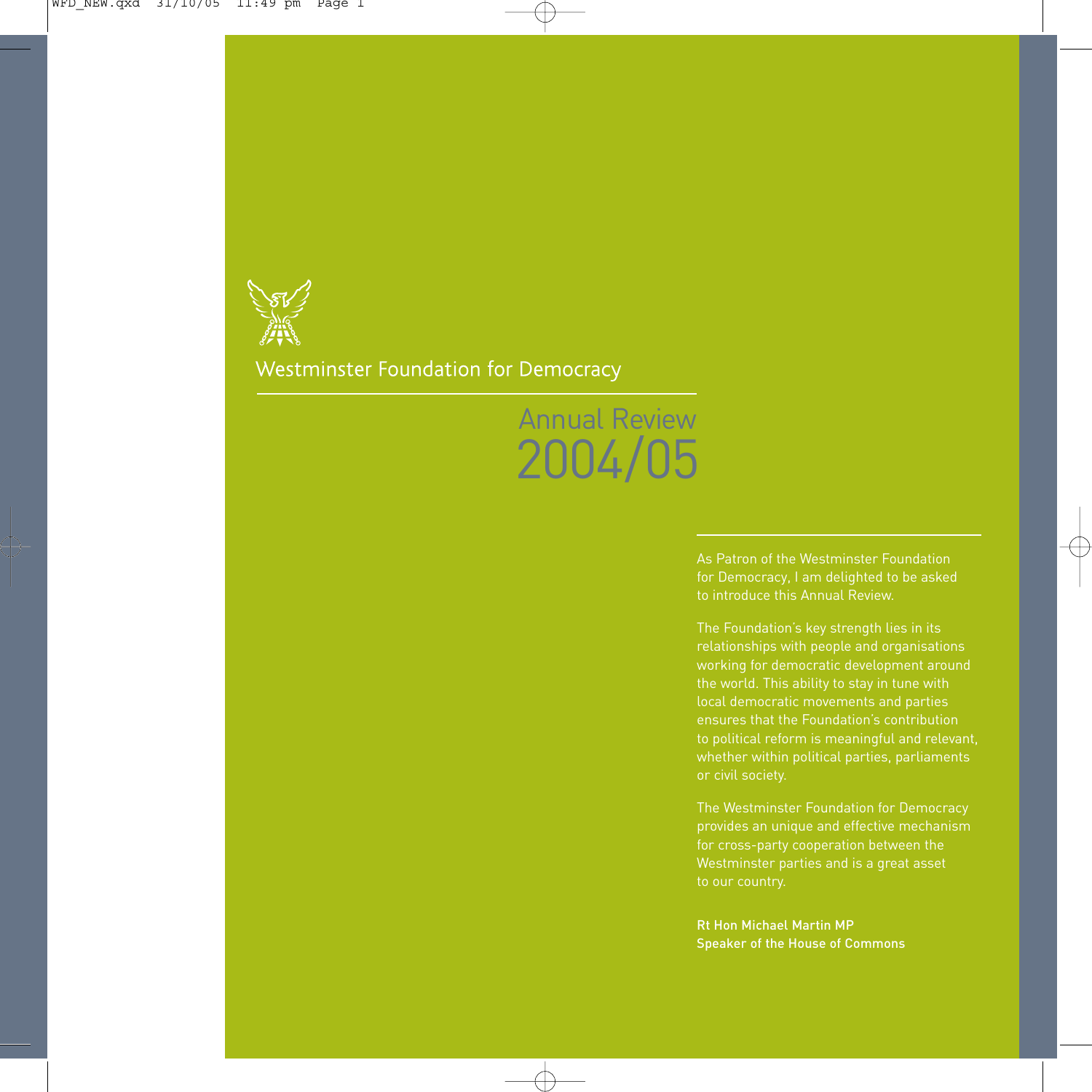### Westminster Foundation for Democracy working for sustainable political change

The Westminster Foundation for Democracy believes that when democracy flourishes, society is stronger and individuals have more opportunities to achieve their potential. We work with partners around the world, supporting their initiatives to establish and develop democratic institutions and practice.

WFD works mainly in Africa, eastern and south-east Europe. We are also developing a programme in the Middle East.

WFD, set up by the Foreign and Commonwealth Office in 1992, is a non-departmental public body, accountable to the UK Government for the public money it spends. It receives an annual grant-in-aid from the Government  $- £4.1$  million in 2004/05 – and raises additional funding to support its programmes.

WFD is governed by a Board of Governors appointed by the Foreign Secretary. Eight governors are nominated by the UK political parties and six are chosen for their expertise in one of our sectors of work.

Westminster Foundation for Democracy 125 Pall Mall London SW1Y 5EA

Tel: +44 (0)207 930 0408 Fax: +44 (0)207 930 0449 Email: wfd@wfd.org Web: www.wfd.org

#### **Contents**

| Foreword                              | $\mathbf{1}$   |
|---------------------------------------|----------------|
| <b>Chief Executive's introduction</b> | $\overline{2}$ |
| Europe programme                      | $\overline{4}$ |
| Africa programme                      | 6              |
| Middle East programme                 | 8              |
| The Labour Party and WFD              | 10             |
| The Conservative Party and WFD        | 12             |
| The Liberal Democrats and WFD         | 14             |
| The Smaller Parties and WFD           | 15             |
| Project spending in 2004/05           | 16             |
| Accounts for 2004/05                  | 17             |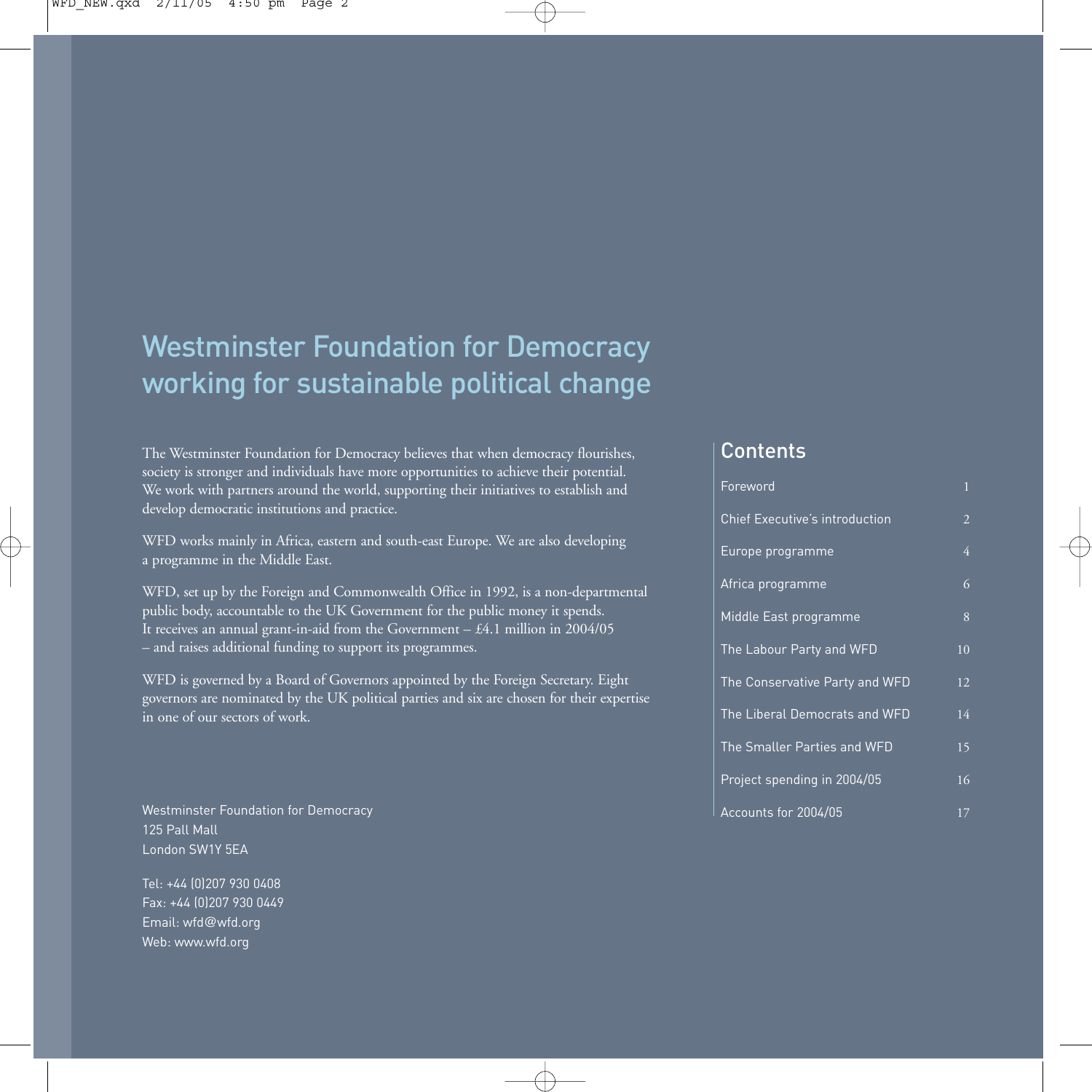# Foreword



Large-scale democratic movements often grabbed the headlines in 2004/05: Ukraine's 'Orange Revolution', mass protests in Lebanon and the historic election in Iraq when millions of citizens ignored violence and death threats to vote for a new government. The moves towards reform and democracy in parts of the Middle East and north Africa, the continuing challenge of better governance in Africa, the consolidation of democratic institutions in eastern and south-east Europe; all of these are part of the business of a democracy foundation such as WFD. However, WFD is unique because of its special structure, bringing together in one organisation governors from the Westminster-based political parties and independent specialists to oversee a combination of programmes and projects delivered through political parties and a wide range of civil society organisations.

The key challenge for a small organisation like WFD is to make its contribution count. We do this by working closely with local partner organisations – political parties,

non-governmental organisations, groups fighting for the representation of women or national minorities, independent media organisations, trade unions.

Over the last year, we have launched six country programmes where the bulk of our work will be concentrated for several years to come. In addition, we are in the process of establishing a programme in the Middle East and north Africa region. I hope you will enjoy reading more about these programmes in this review.

None of this work would be possible without a dedicated, hard-working and experienced staff who share extraordinary skills and knowledge of the countries where we work. We benefit too from the crucial contribution of the UK political parties who bring a unique set of skills and experience to WFD.

Mike Gapes MP Chairman of the Board of Governors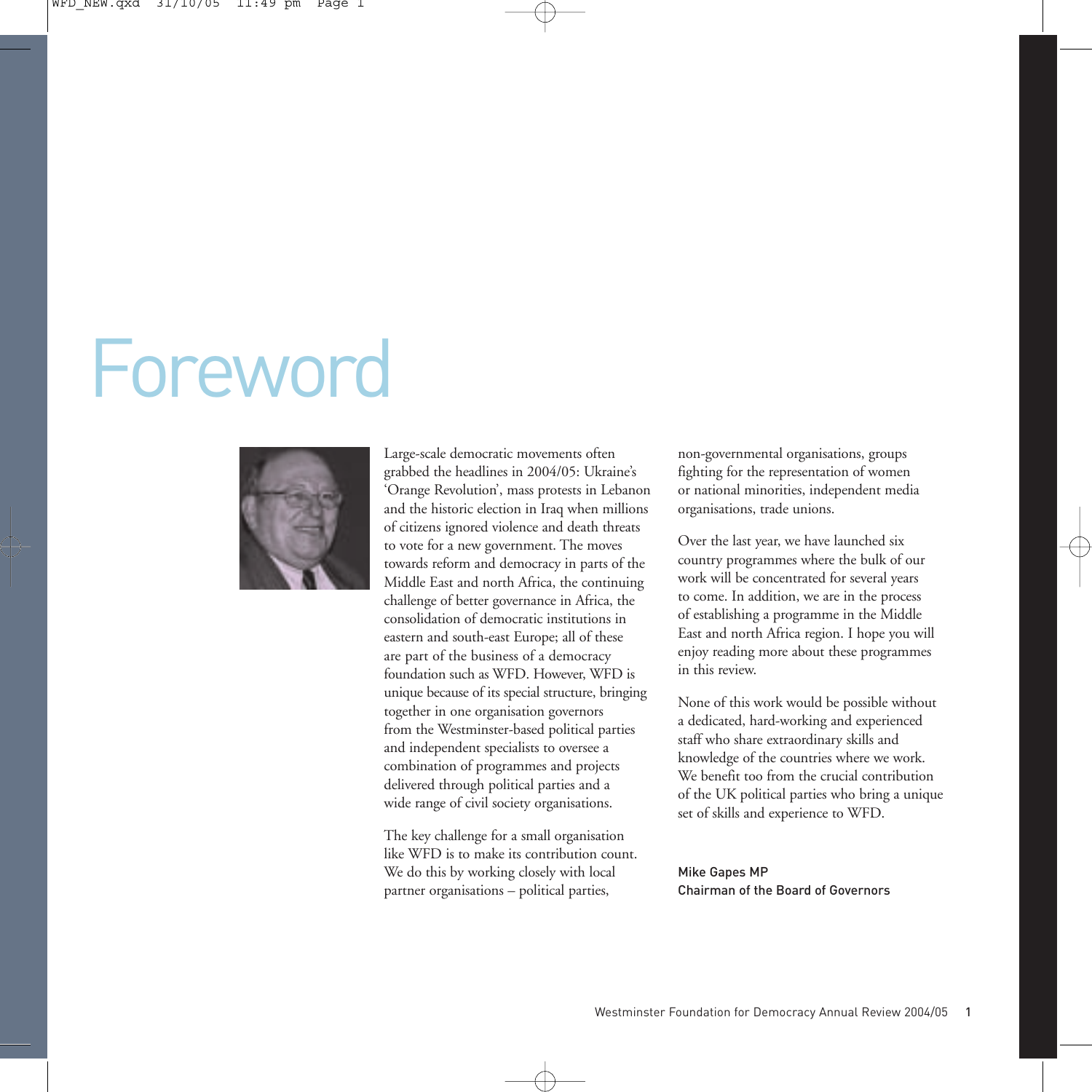# Introduction



Successful organisations are those which learn from their experience and build on their distinctive strengths, while remaining true to their founding principles and values. WFD is distinctive in its ability to support different aspects of political reform and development – parties, parliaments and civil society – under one organisational roof. It is at its most effective when it brings together work undertaken by the Westminster political parties with that of a variety of civil society organisations in more focused programmes aimed at strengthening democratic institutions and practice in chosen countries.

The last year has seen the launch of six new country programmes in Europe and Africa as the culmination of a year of development work. Our teams researched and consulted local partners and stakeholders in order to ensure that our contributions would be specific, relevant to the local situation and effective. In this review we set out the objectives we have defined for programmes in Kenya, Sierra Leone and Uganda, Belarus, Serbia and Ukraine; and we tell the story of several of the projects and partners we are supporting to achieve those objectives.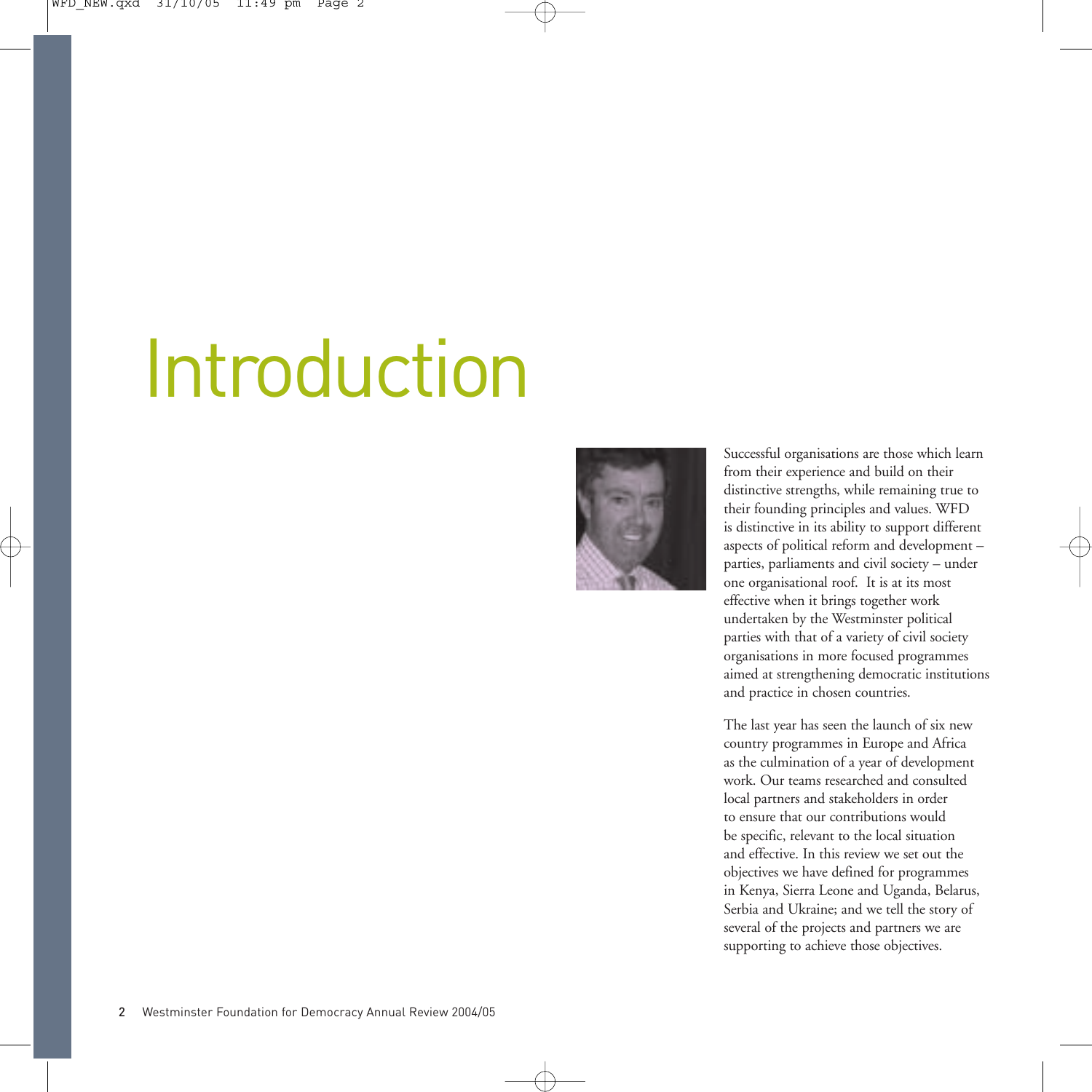#### Strong partnerships

WFD built its reputation on its ability to select its partners well and to work flexibly, with the minimum of bureaucracy compatible with its status as an independent organisation sponsored by the Foreign and Commonwealth Office. Having worked hard on strengthening our systems over the last two years we are proud of our ability to identify and support projects many of which would be beyond the reach of governments to support directly, while remaining fully accountable for the public funds with which we are charged.

Another priority of the last year has been to develop a role in the Middle East and north Africa region which would add value to the reform processes in which every Arab country is now engaged. Our research in a region for the most part new to WFD came together at a meeting in Beirut in December 2004 when our Board and staff were joined by politicians, academics and leaders from the media and non-governmental organisations from seven Arab countries: Algeria, Bahrain, Egypt, Jordan, Lebanon, Morocco and

Yemen. Two days of high-quality debate suggested a programme for the region which will be centred on strengthening legislatures and supporting those working for parliamentary reform. A set of proposals developed from that meeting was adopted by the Board in July 2005, recognising that our values of flexibility and careful planning will be well tested in a region where the signs of political reform are gathering pace.

#### Sharing experience

Our work in the Middle East and north Africa, as in parts of the world where our role is more established, brings UK experience to support the reforms being led and stimulated by governments, opposition and civil society groups locally. Supporting projects, for example, which bring Westminster MPs face to face with their counterparts in emerging democracies – whether organised by the UK parties or with WFD central – can provide opportunities for sharing experience which are direct and practical. Engaging those in opposition groups less experienced in these forms of international dialogue, including

Islamist, secular and nationalist groups, will be among the challenges facing WFD as we push out the boundaries in seeking to respond to some of the most urgent issues in political reform across the world.

I hope you will enjoy reading this review; and that you will feel you are in the company of an organisation committed to building on its distinctive strengths as it faces these new challenges in working for sustainable political change in emerging democracies.

#### David French Chief Executive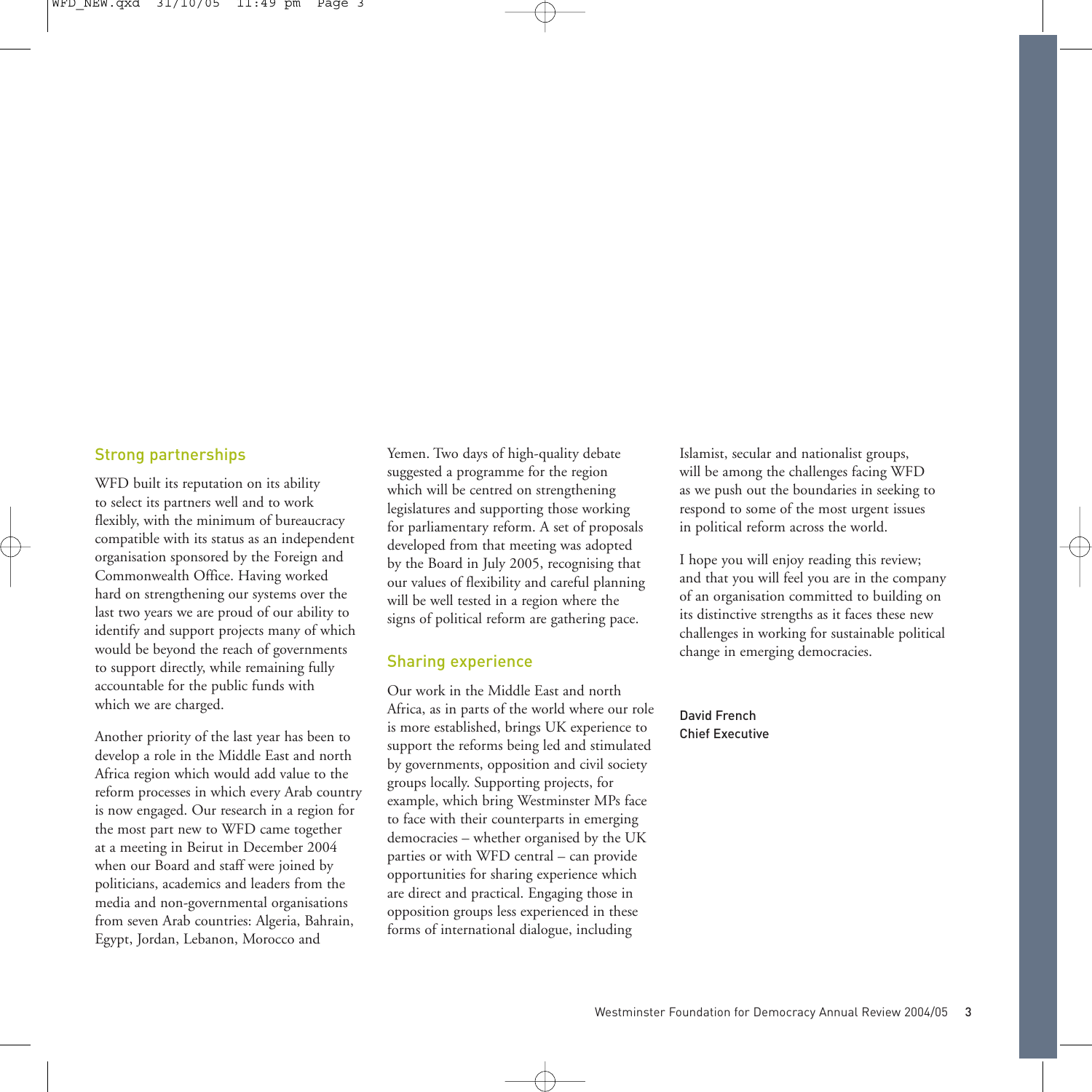# Europe



Activists take to the streets in Ukraine's 'Orange Revolution' in December 2004.

WFD's European work in 2004/05 focused on developing programmes in Serbia and Montenegro, Ukraine and Belarus. Each country faces its own set of challenges. WFD, working with partner organisations in these countries, has developed programmes to meet these challenges.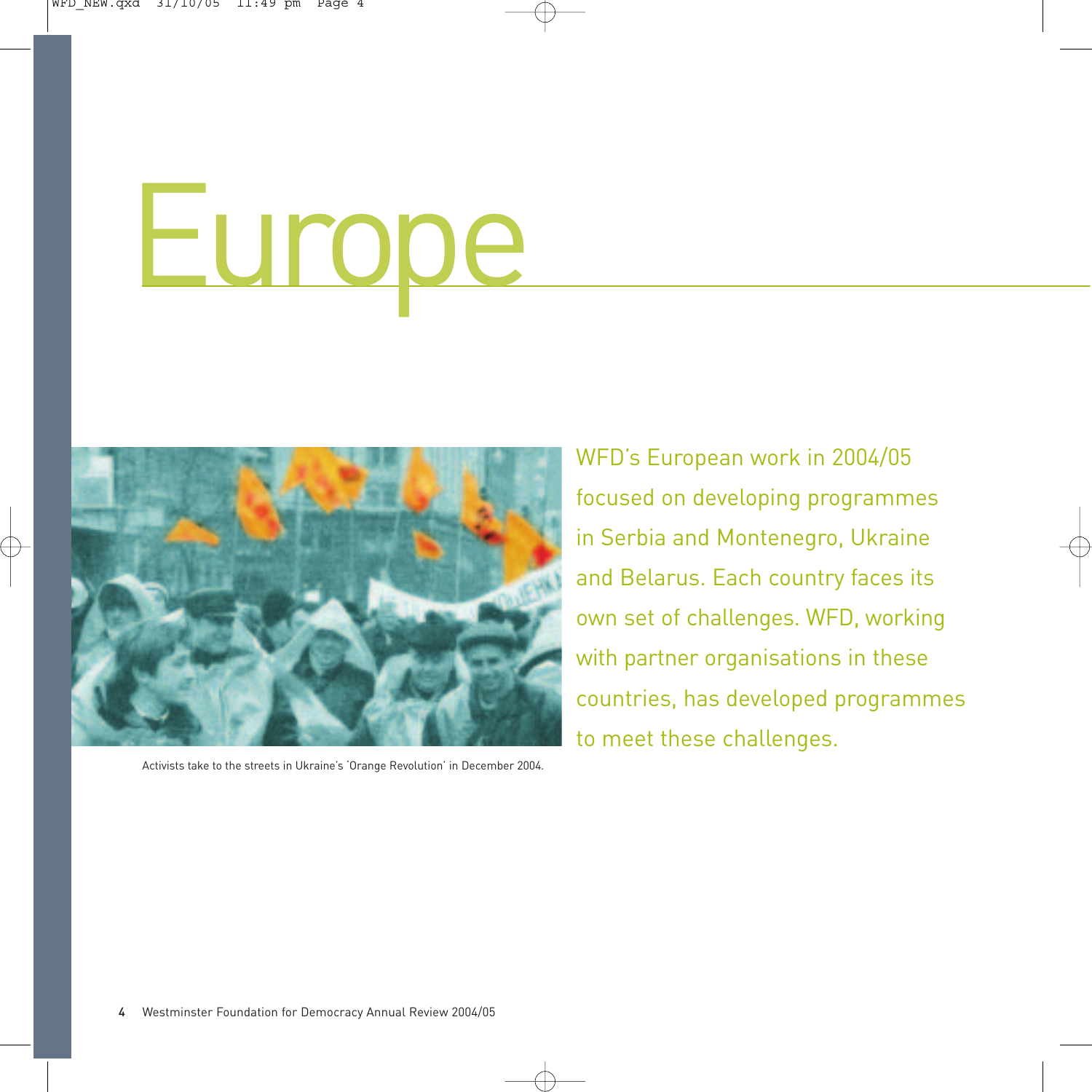#### European programme staff

Jadranka Foster, Programme Director, and Deputy to the Chief Executive Carla Welch, Programme Manager Alex Romaniuc, Programme Officer

#### Serbia and Montenegro

Serbia is now looking towards the prospect of EU integration, but is straining to meet the required European standards in the face of a sluggish economy, high unemployment and insidious levels of crime and corruption.

WFD's work focuses on increasing citizens' confidence and engagement in political processes and institutions.

#### Confidence boost

Poor standards of behaviour – corruption, lack of transparency and accountability – in public institutions are a major cause of low public confidence in the political process in Serbia. WFD is helping to tackle these issues through a range of activities, for example a project monitoring the performance of local assemblies and comparing political party policies to manifesto promises. The project aims to familiarise citizens with the work of their local municipal assemblies and encourage them to hold elected representatives to account.

#### Ukraine

Ukraine was boosted by its 'Orange Revolution' in December 2004 but the burden of public expectations and necessary reform weighs heavily on the new government.

WFD's programme in Ukraine aims to sustain citizens' interest and increase public participation in the political reform process.

#### Mass mobilisation

Civic engagement in political processes is particularly weak in eastern and southern Ukraine. In May 2004 WFD supported a seven-month project which sought to prepare civil society organisations for the 2004 presidential elections. The organisations received training on how to mobilise, campaign and create networks of activists across the region. Follow-up work helping these groups develop the capacity and skills to monitor policy implementation and the performance of the new government is being supported.

#### Belarus

In Belarus, the fear generated by a repressive regime has led to an atomisation of society. Poor perceptions of opposition forces and a lack of belief in change mean that citizens are reluctant to engage in civic and political activity.

The main objective of WFD's programme in Belarus is to help develop and maintain a level of pluralism.

#### Community empowerment

Many people in Belarus understandably shy away from oppositional activity, fearing repression. However, there is a space for civic activism at local levels where citizens can be engaged by focusing on issues of direct interest. WFD is supporting activities that build the capacity of local civic initiatives (through study visits, training, advice and micro-grants) to develop regional development strategies. These strategies, which propose solutions to local problems, have been put into effect in several regions already. They necessitate broad public consultations and thus stimulate debate and help instil a sense of community and empowerment.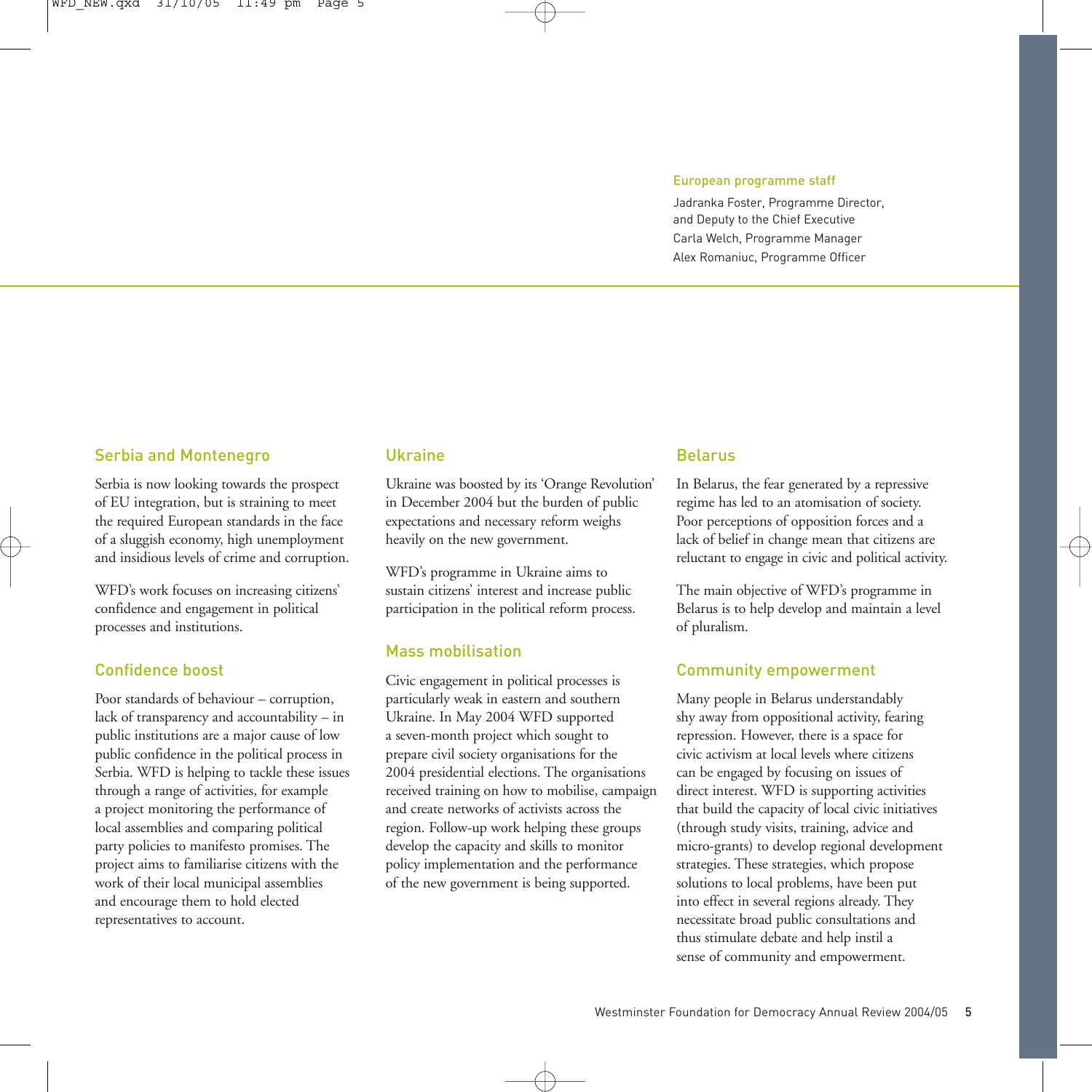# Africa

WED's Africa work is focused on assisting democratic consolidation in three programme countries: Kenya, Uganda and Sierra Leone. In 2004/05, our work helped to widen public political participation and strengthen the capacity and transparency of civil society organisations and political parties.

#### Africa programme staff Marina Narnor, Acting Programme Director Zaya Yeebo, Programme Manager Imen Trabelsi, Programme Officer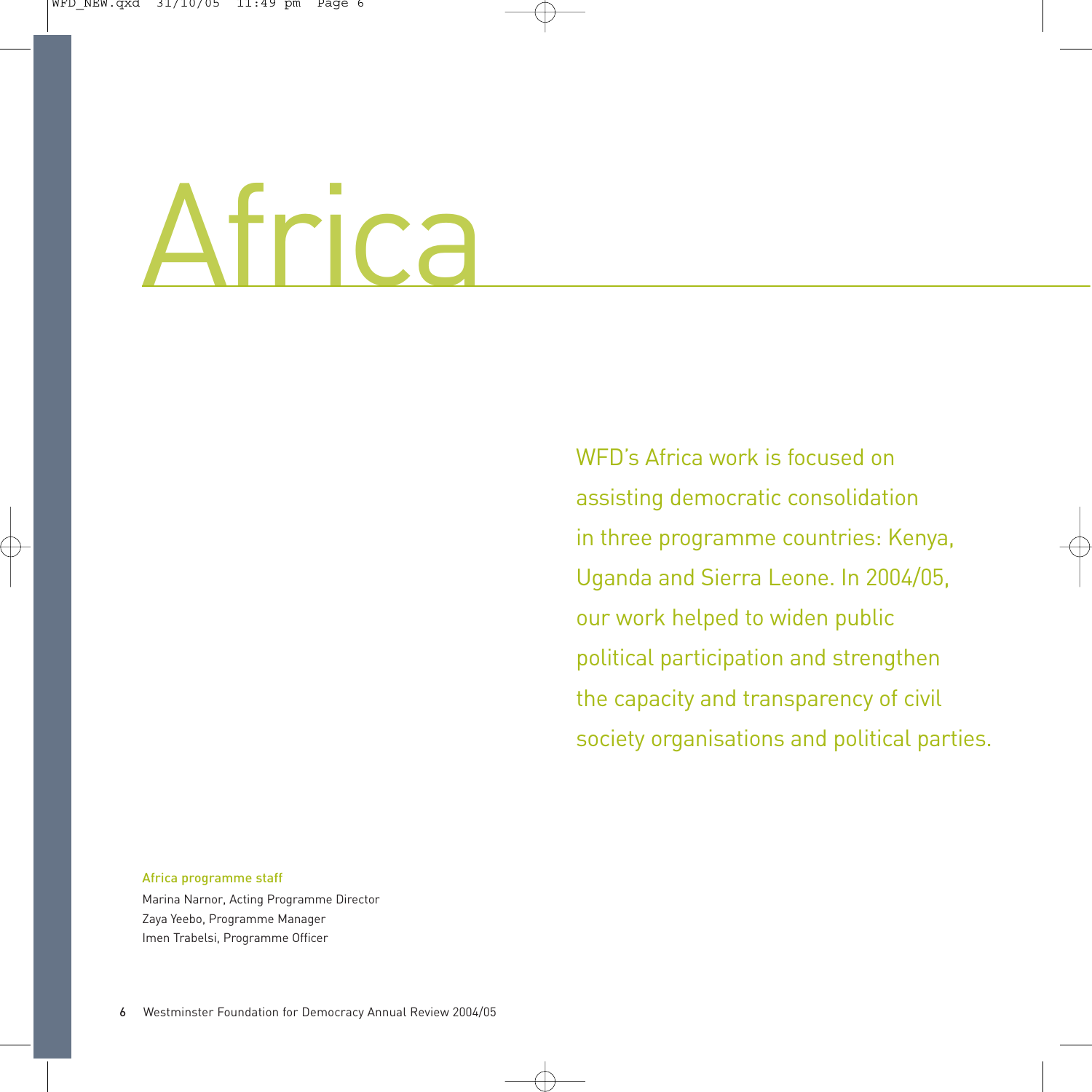

Political rally in Mozambique.

#### Kenya

Kenya was until recently a one party state, and the institutions that are part of a multi-party system – in particular strong, representative political parties and civil society organisations – are still in the early stages of development.

WFD's programme in Kenya aims to strengthen civic and political engagement in a multi-party democracy.

#### Audit trail

Kenyan local authorities are often accused of lacking accountability; in particular, the way they spend public money is far from transparent. In 2004 WFD supported the Constitution and Reform Education Consortium (CRECO) in a project to establish independent, community-based audit committees in eight districts. These push for community involvement in determining local authority spending priorities and monitor how the money is spent. In this way, citizens are helped to hold their local representatives to account.

#### Uganda

As Uganda moves towards a multi-party system, political parties and civil society organisations are beginning to develop relationships and an appreciation of how they can work together to make the new system work.

WFD's programme in Uganda aims to increase citizens' confidence in multi-party democracy.

#### Representative parties

"Political parties cannot serve their purpose unless they are run democratically with grassroots support," says Vincent Kiwanuka Kalimire of the Foundation for African Development (FAD). In 2004 WFD supported FAD in a project which brought together young members of Uganda's six main political parties and civil society organisations to learn practical skills in leadership, the role of political parties in a democracy, communication and party organisation. The project helped to foster mutual tolerance between members of the different parties and groups, an objective which will remain crucial in the aftermath of the transition to multi-party democracy.

#### Sierra Leone

In a post-conflict society such as Sierra Leone, one of the priorities is to promote reconciliation by supporting civil society and communitybased organisations to defend human rights, promote press freedom, educate the population about democracy and promote national dialogue and a culture of tolerance.

WFD's programme in Sierra Leone aims to support civic participation in a multi-party democracy.

#### Strong women

As key players in local communities, women's involvement in politics is crucial for the development of democracy after years of conflict in Sierra Leone. In 2004, WFD supported a local civic organisation, the Movement for the Restoration of Democracy, which provides leadership training to rural women. With confidence in their leadership skills, these women are now better equipped to contribute to local decision-making bodies and assist rehabilitation throughout the country.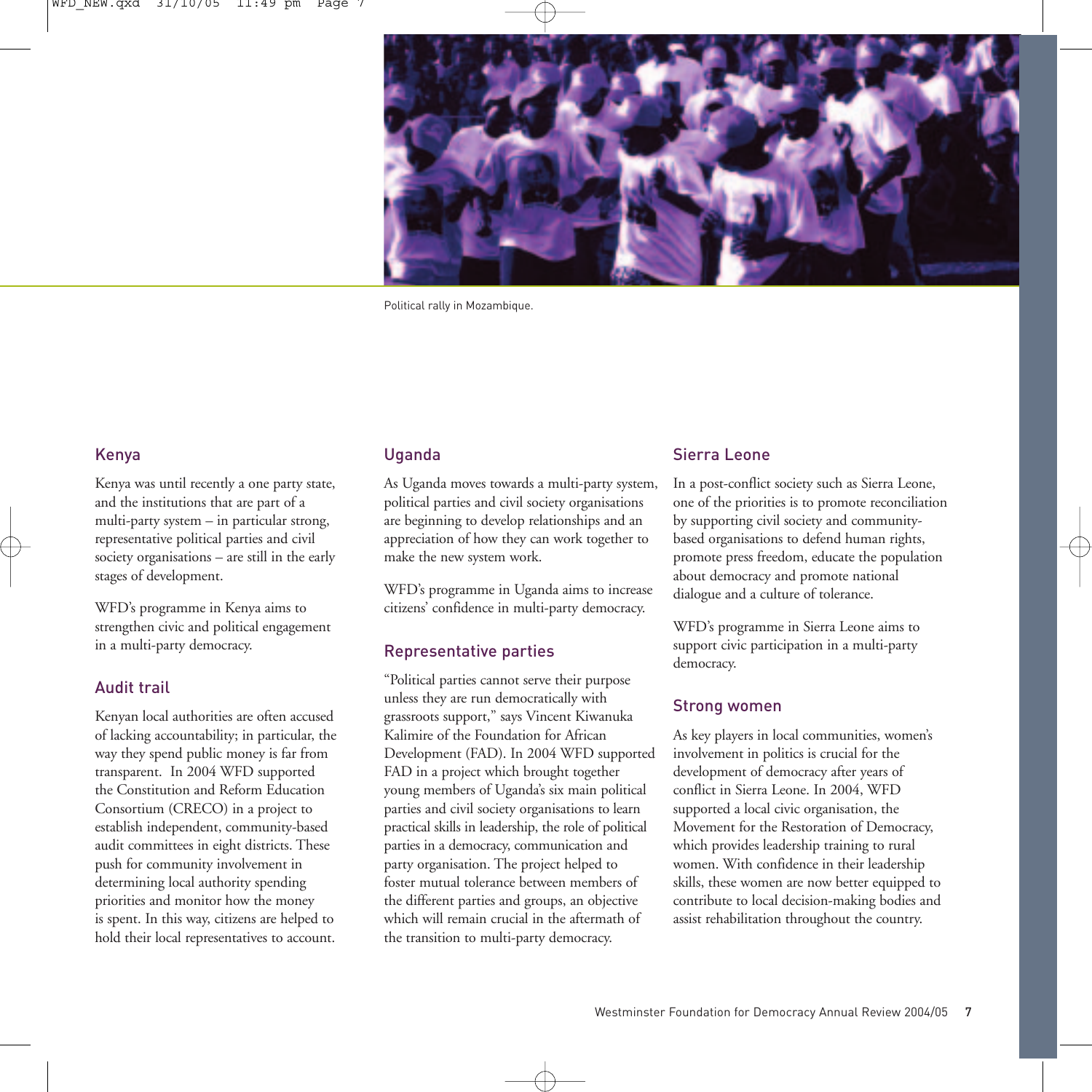# Middle Fas

Calls for political reform in the Middle East and north Africa region have become louder and more frequent in recent years. WFD has recently agreed the main elements of a programme focusing on parliamentary reform in the region, while continuing to support local initiatives that aim to give people opportunities to shape the political scene in their countries.



#### Some of the work we supported in 2004/05

#### Participation in Gaza

In 2004, WFD funded the Palestinian Centre for Democracy and Conflict Resolution in a project with women leaders in the Gaza Strip. The work helped women enhance their leadership skills and trained them to help other women understand their rights and role in shaping the political future of their country. It helped increase women's understanding of electoral processes and supported their candidature for later elections.

In 2005, WFD funded the Society Voice Foundation in a project with 600 young leaders in the Gaza Strip to build leadership and knowledge of democratic governance. These young people now plan to set up democratic forums and organise community campaigning activities.

#### Iraqi networking

In 2004, WFD funded a project to build a network between Iraq, central Europe and the west with the aim of contributing to the development of civil society in Iraq. Members of the network have participated in public deliberations on the constitution, particularly in the areas of gender, security, justice and education.

#### Jordan debates

In 2005, WFD funded the Adalah Centre for Human Rights Studies in Jordan in a project to raise young people's awareness of democracy and human rights issues. Three young people were trained as peer educators, and went on to establish youth forums for human rights and democracy, and to produce a university magazine in which students express their views and hold constructive debates.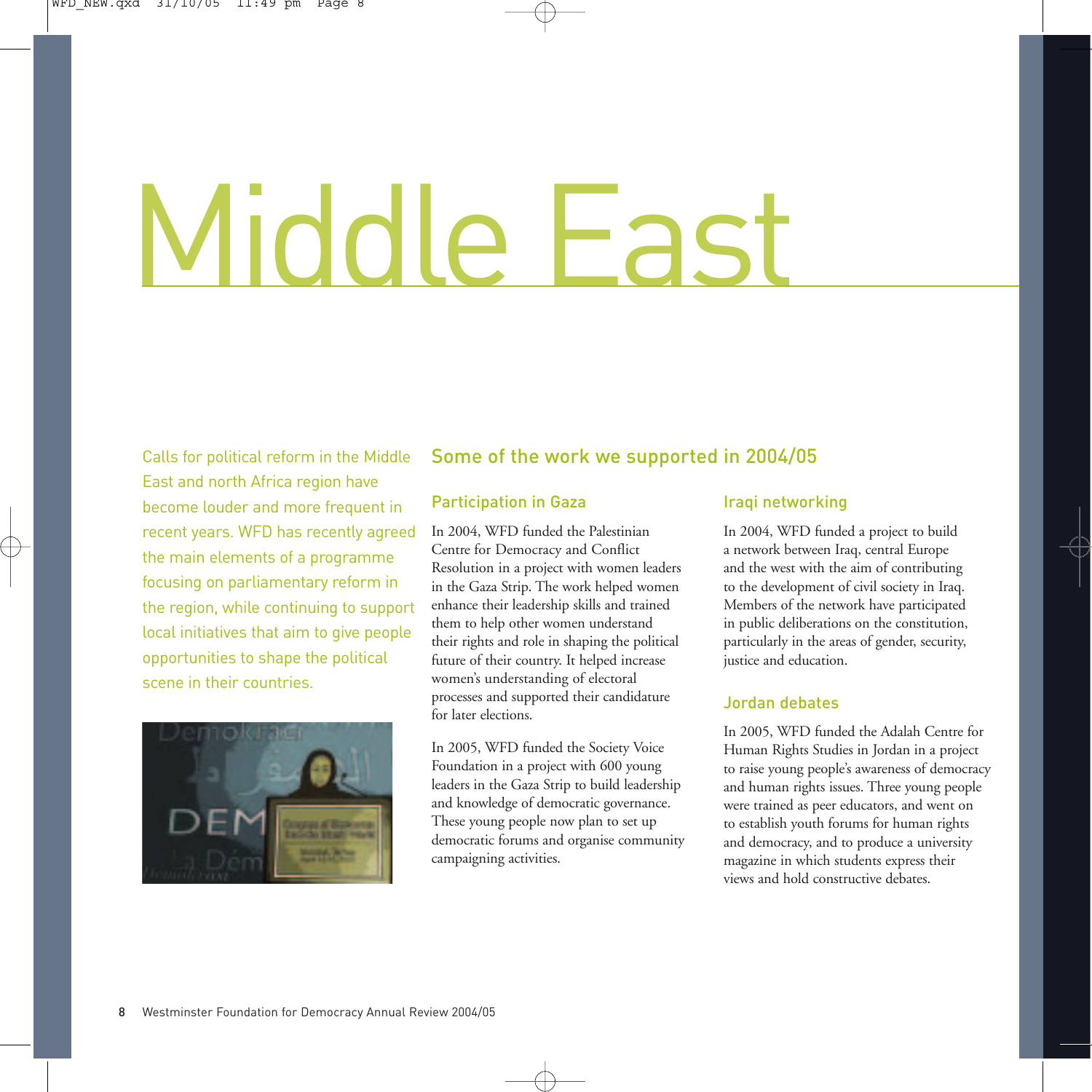

2005 saw popular demonstrations in Lebanon against Syrian occupation.

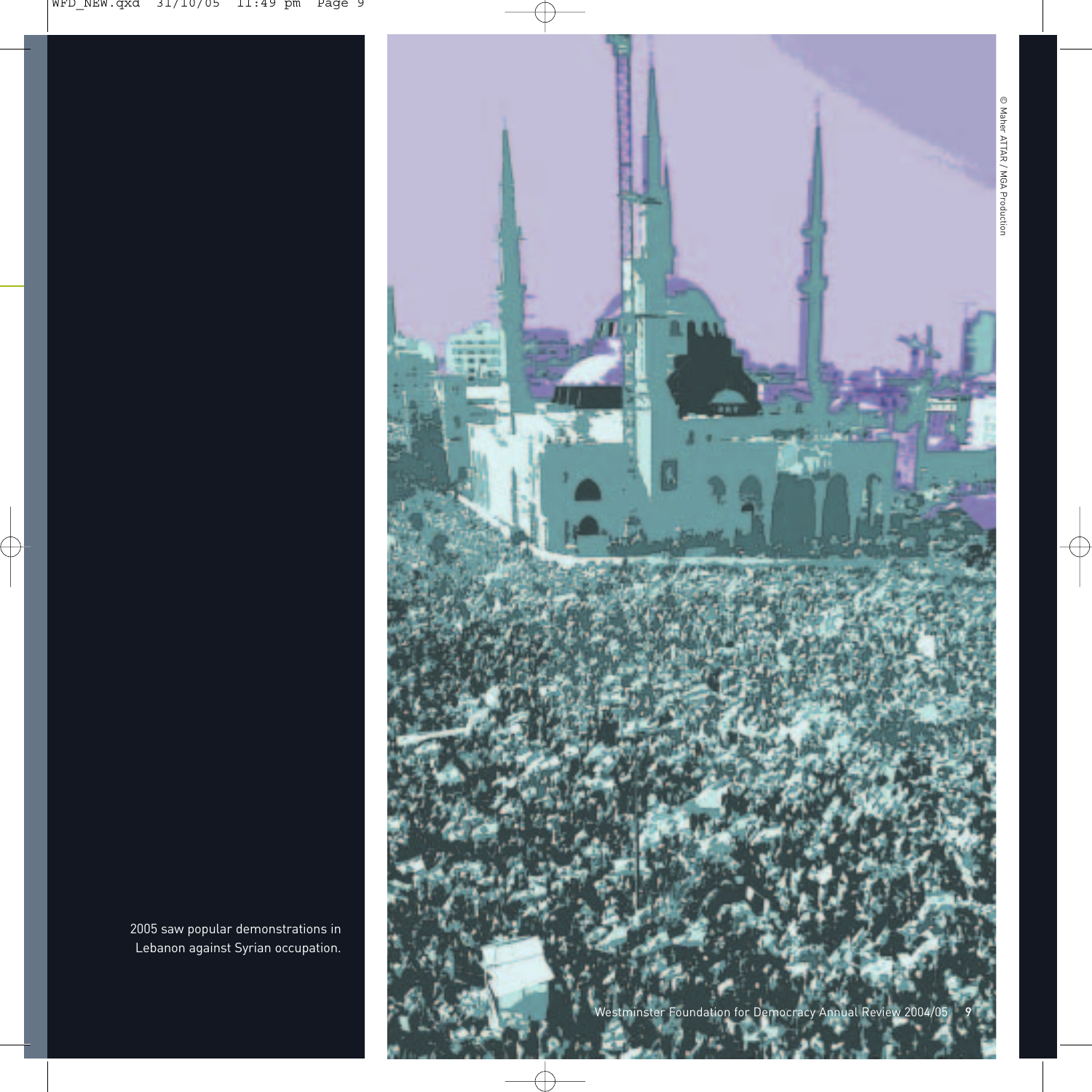

#### Labour Party staff

Nabila Sattar, International Projects Manager Matthew Beevor, International Projects Administrator

## Labour Party

The Labour Party has continued its programme of support for democratic development and good governance around the world.

The nature of the work ranges from the purchase of basic equipment to setting up training programmes on campaign strategy, membership recruitment, party communications, exchanges between local councillors and parliamentary work. In all our projects we put special emphasis on involving young people and women in the political process.



Grassroots training in India, 2004.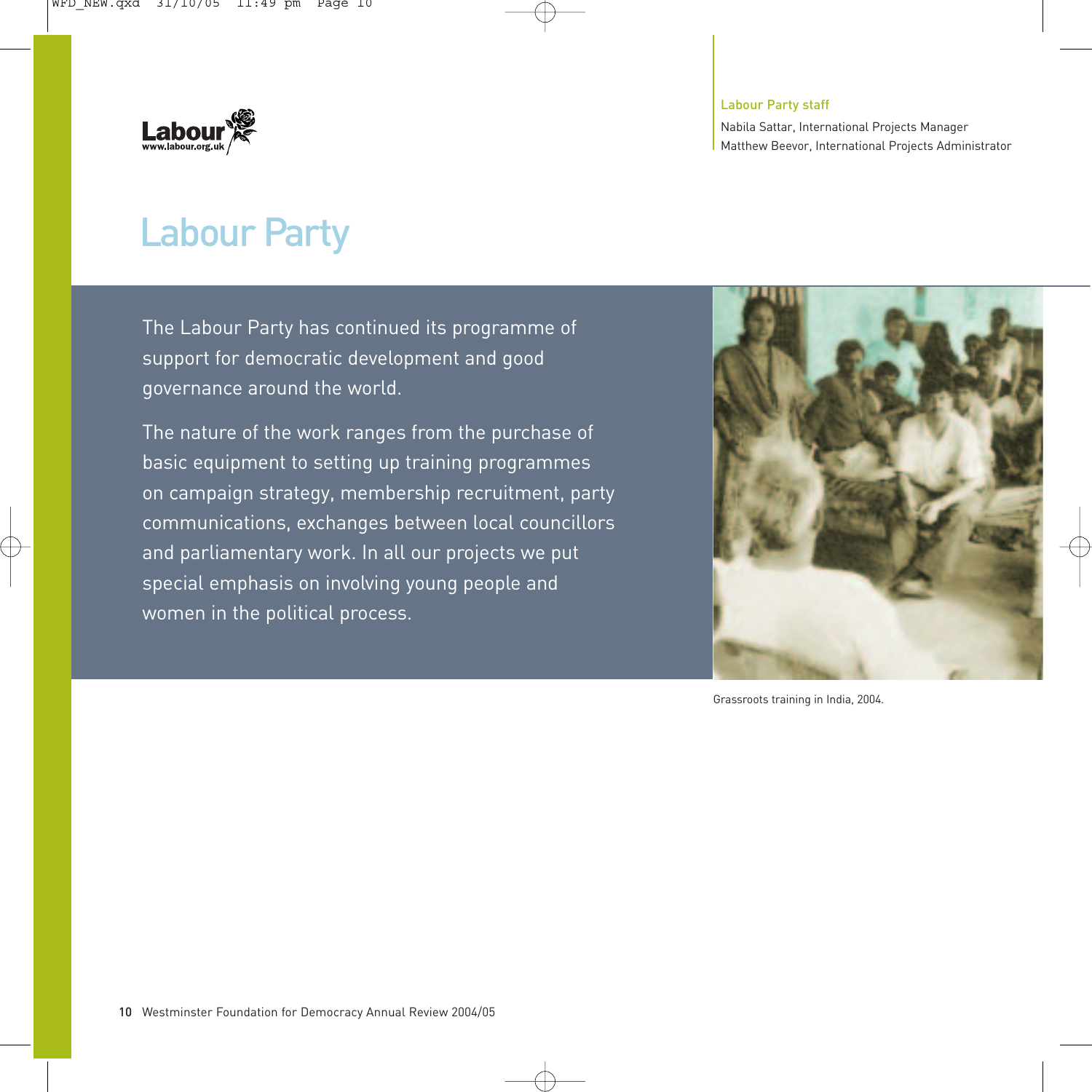*"The Labour Party continues to support the building of democratic and institutional capacity, empowering nations to govern effectively and to ensure the values of democracy, freedom, justice and human rights are shared across the world. This is a vital component of Britain's commitment to encouraging good governance, prosperity and security in a rapidly changing global environment. I wish the Westminster Foundation for Democracy continued success in its work."*

Rt Hon Tony Blair MP, Prime Minister and Leader of the Labour Party

Africa forms a pivotal part of this work. We have active projects and established relationships across the continent. Examples of our work in Africa include:

#### Stronger parliaments

The Labour Party is currently running a project based on the New Partnership for Africa's Development, focusing on its three main political party objectives. These are to strengthen parliamentary oversight, promote participatory decision-making and adopt effective measures to combat corruption and embezzlement.

The first workshop in the series took place in Uganda in January 2005 and looked at ways to strengthen parliamentary oversight. Representatives from Botswana, Cameroon, Namibia, South Africa, Tanzania and Uganda took part. The workshop was led by Labour MP Hugh Bayley and a representative from the Labour Party.

#### Women's participation

The Labour Party carried out a workshop for young women in South Africa in December 2004, part of a series of workshops which

focus on strengthening women's participation in political youth organisations across the region. This workshop aimed to encourage the involvement of women and youth at the grassroots level. A follow-up workshop took place in Tanzania in June 2005 with an emphasis on tackling HIV/AIDS in the local community.

#### Labour in Nigeria

Another area of our work in Africa follows on from the recent visit by former Labour MP Tony Worthington to Nigeria. The Labour Party is now looking to develop projects to encourage constituency-level participation in the political process. Meanwhile, the Labour Party is engaged in projects along with the other Westminster-based political parties to develop accountability and transparency with the Enugu State Assembly. The first stage of this project saw Enugu State representatives visiting the UK.

#### Wider activities

As well as support for activities in Africa, the Labour Party remains committed to the development and consolidation of democratic institutions in other regions. For example, we continue to support our sister parties in the Balkans, the Caucasus and the Middle East. Recent work has included support for parliamentary strengthening activities in Georgia following the 'Rose Revolution', and for democratic forces across Ukraine in preparation for the elections which led to the 'Orange Revolution' in 2004. Regional work focusing on women and young leaders has continued in the Balkans. In Bahrain the Labour Party has continued to support crossparty activities on the role of parliamentarians. In addition, we have organised projects on campaigning and communications with partners around the world.

Throughout this period the Labour Party has continued to support WFD in its core work of civil society development.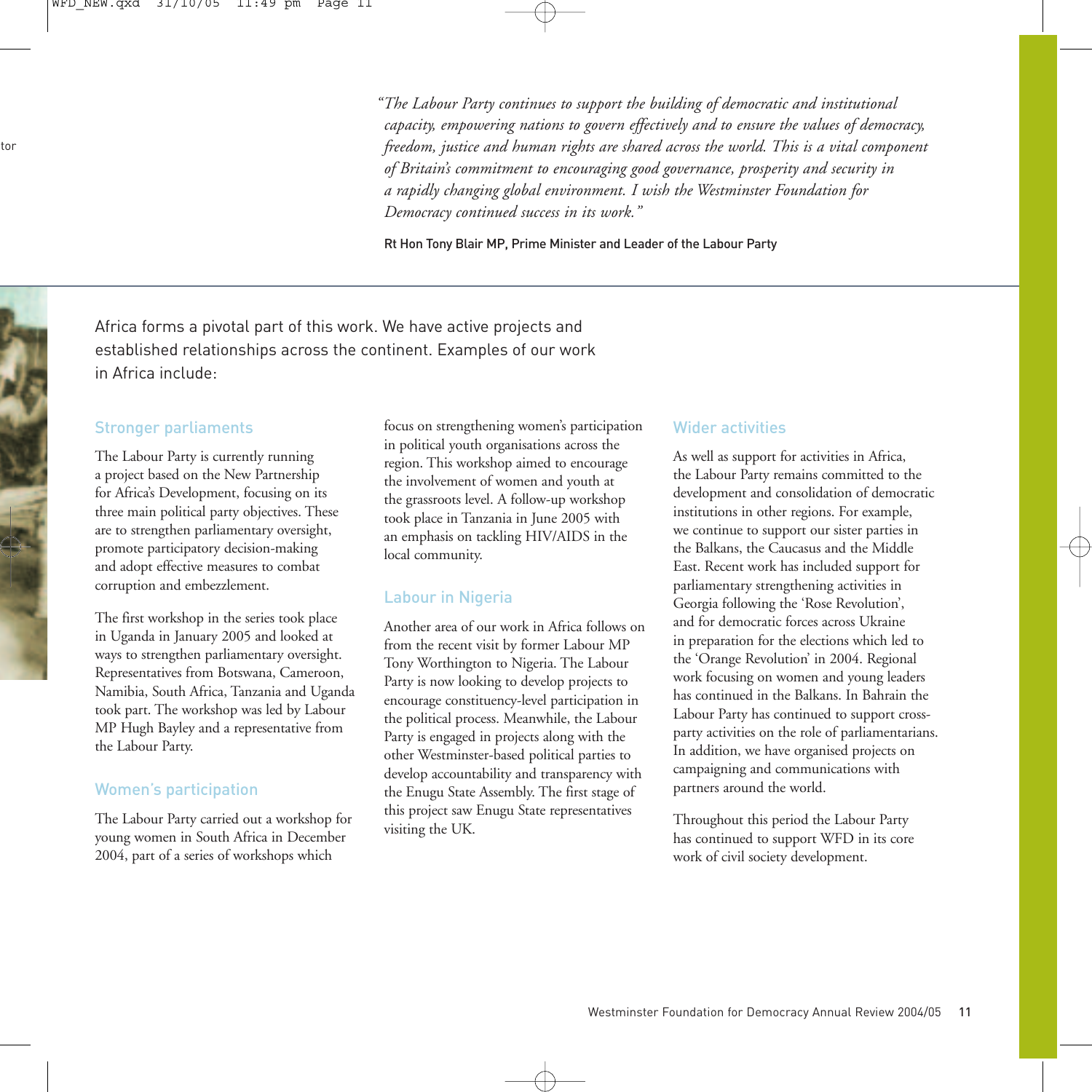

#### Conservative Party staff

Philippa Broom, Director, International Office and WFD Programme James Marriott, Project Coordinator, International Office and WFD Programme

## Conservative Party



The long-term objective of the Conservative Party's activity is the development of stable and effective political parties, with clearly articulated policy programmes, that can play a key role in the promotion of democratic principles and values in their countries.

Putting the message across in Mongolia: the Conservative Party provides media training for politicians.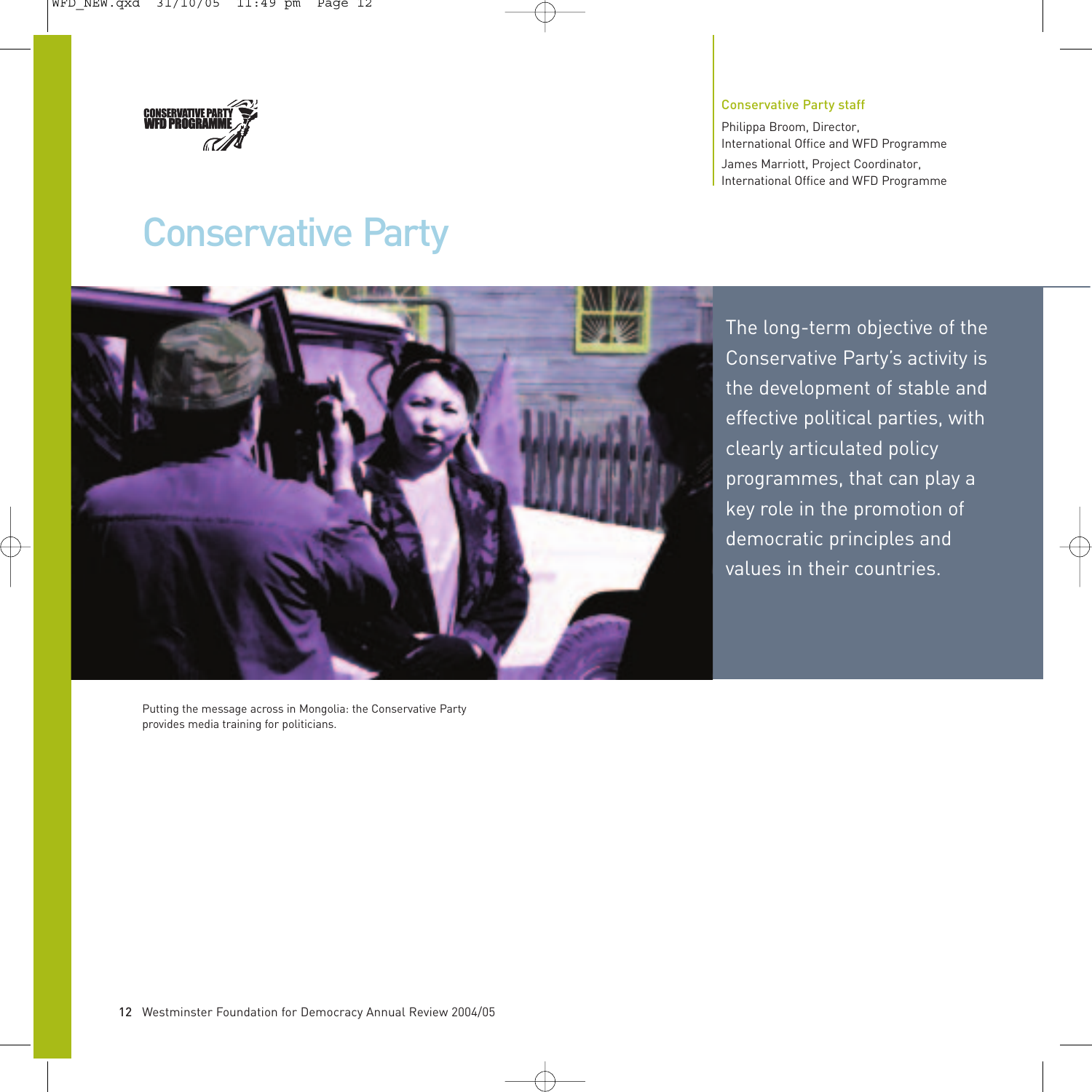*"The Westminster Foundation for Democracy enables British political parties to promote our democratic values across the globe. Its projects reach the key decision-makers in the countries where we work – making it a unique asset to our nation and the cause of liberty."*

Rt Hon Michael Howard QC MP, Leader of the Opposition

The Conservative Party primarily works with parties on the centre-right and conservative parties, but occasionally works on a cross-party basis with the other UK parties.

We provide expertise on a wide range of political areas, including party organisation, communication and campaigning strategy, policy development, media skills and grassroots political work. Throughout our programmes we actively promote increased political participation by women and youth.

In 2004/05 our main centres of activity were in the European Union's neighbours and Anglophone Africa. In addition, we worked in the Baltic states, Mongolia, Latin America and the Caribbean. Examples of our work include:

#### Democracy in Ukraine

WFD funding has enabled us to take a longterm approach in supporting sister parties across the world, for example in Ukraine. The Conservative Party has worked with Ukraine's democratic opposition centre-right parties – often in very difficult circumstances – since the first independent party Rukh was formed at independence. These parties formed the nucleus of the 'Our Ukraine' Bloc which supported the election of President Viktor Yushchenko in December 2004. We will continue our cooperation in Ukraine to further support the growth of democratic political parties.

#### **Networking**

A core part of our work is to encourage expertise-sharing networks of centre-right parties. The Democratic Union of Africa, the Asian Democrat Union, the Union de Partidos Latino Americanos and the International Democrat Union have been used as forums to share best practice on election campaigning and party organisation. They are also crucial in ensuring that those struggling against corruption and state manipulation can make their voices heard.

#### Party-building

We have expanded our work in Africa – with additional significant programmes of party-to-party cooperation in Mozambique and Tanzania. This pre-election activity covered manifesto development, national and regional campaign training, and the provision of essential election equipment and communications advice.

#### Women in politics

This year the Conservative Party has supported the Democratic Union of Africa in strengthening its Women's Parliamentary

Network. Female legislators from centre-right parties throughout Africa participated in a workshop held in Uganda and addressed practical ways to promote women in politics without the use of artificial quotas.

#### The next generation

Our support for the next generation of politicians continued this year, for example through our African Winter School held in South Africa. Young political leaders met to debate the principles of democracy and discuss how they can be applied practically to the challenges facing Africa today.

#### Fresh ideas

Building strong political parties is about more than just effective organisation and campaigning techniques. The development of fresh ideas and policies to meet the challenges of the 21<sup>st</sup> century is critical. We organised a series of seminars to help establish policy development processes based on practical experience, including a conference in Bosnia and Herzegovina with representatives from across the Balkans attending.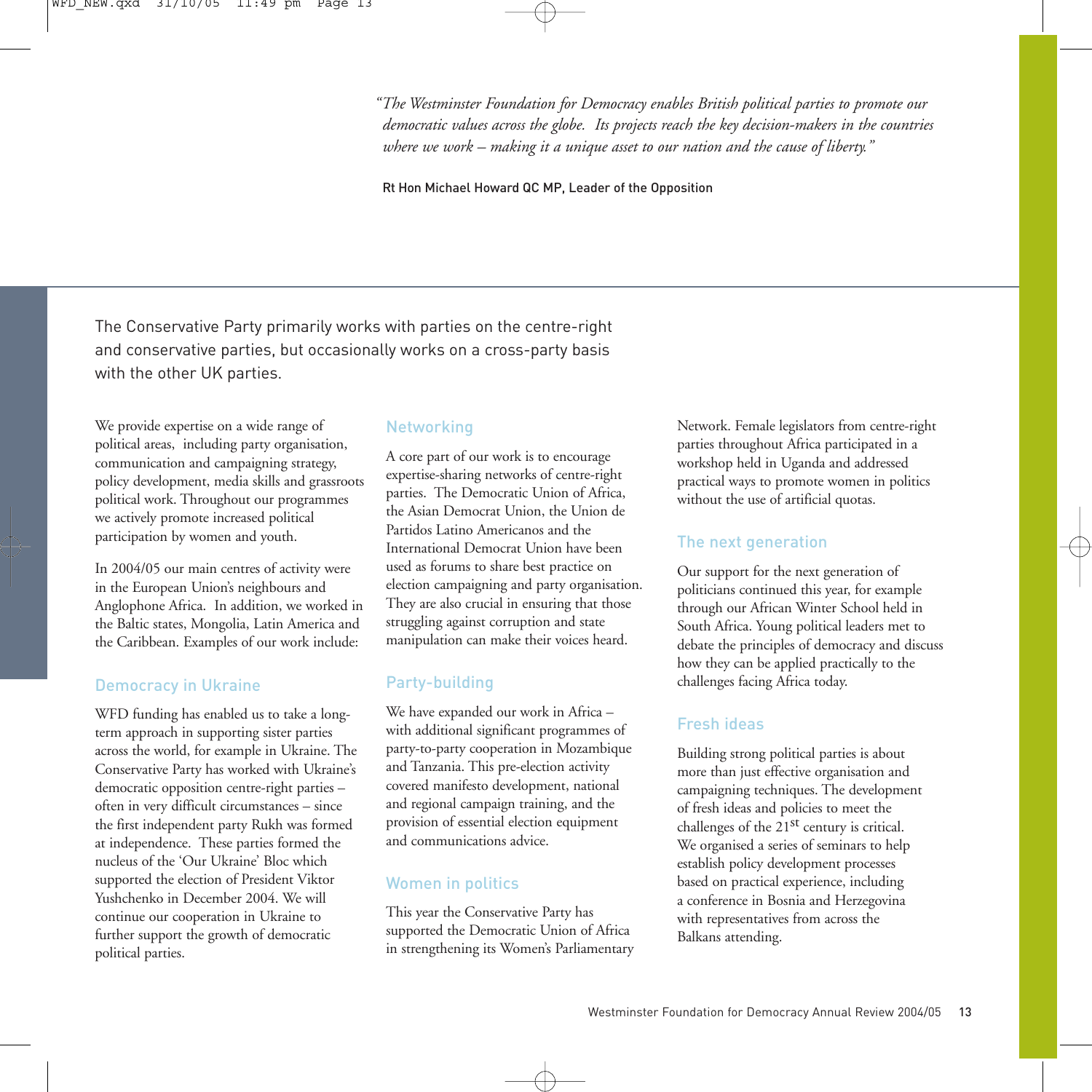

#### Liberal Democrat staff

Karla Hatrick, Director of International Office Ellen Kelly, Acting Director of International Office Jenna Ansell, International Programme Assistant

# Liberal Democrats

The Liberal Democrats promote the concept and values of liberal democracy through work with sister parties and networks around the world. We aim to provide voters with a democratic political option, rooted in the broad electorate and based on strong ideology, principles and policies.

Our work follows a cycle of needs assessment and research, followed by party-building, skills exchange and advice and support for campaigns. In particular, we promote the exchange of ideas between parties in neighbouring countries and in similar situations, through networks or regional or cross-party training.

In the last year, the Liberal Democrats have particularly focused on our African sister parties, building the Africa Liberal Network which brings together liberal democratic parties from across Africa to share information and skills. We have also concentrated on work with strongly policy-based parties in central and eastern Europe.

*"As the crucial importance of democracy, and the unique role of political parties within the democratic environment, becomes ever more evident I am pleased that we are able to continue to support the establishment and development of healthy multi-party democracies world-wide through our work with the Westminster Foundation for Democracy."* 

Rt Hon Charles Kennedy MP, Leader of the Liberal Democrats

#### Examples of projects carried out in 2004/05:

#### Campaign Africa

In July 2004 the Liberal Democrats organised a youth training workshop for the Africa Liberal Network. This project brought together leaders of political youth groups from 13 African countries – ranging from Angola to Morocco and Tanzania – in Lusaka, Zambia. The programme focused on developing campaigning skills.

#### Shared experiences

In April 2004 we set up a regional party development workshop with the Liberal Democrat sister party in Latvia, focusing on capacity-building in the party. Liberal Democrat local campaigners from the UK shared experiences of building up a membership base and policy-making at grassroots levels.

#### Media relations

The Liberal Democrats provided technical support for the media centre of the Liberal Democrat Zambian sister party. Following a media training visit of Zambian party officials to the Liberal Democrats in the UK in 2003, the centre enables the party to communicate with the electorate.

Picture shows: A party activist addressing a political rally in Mozambique.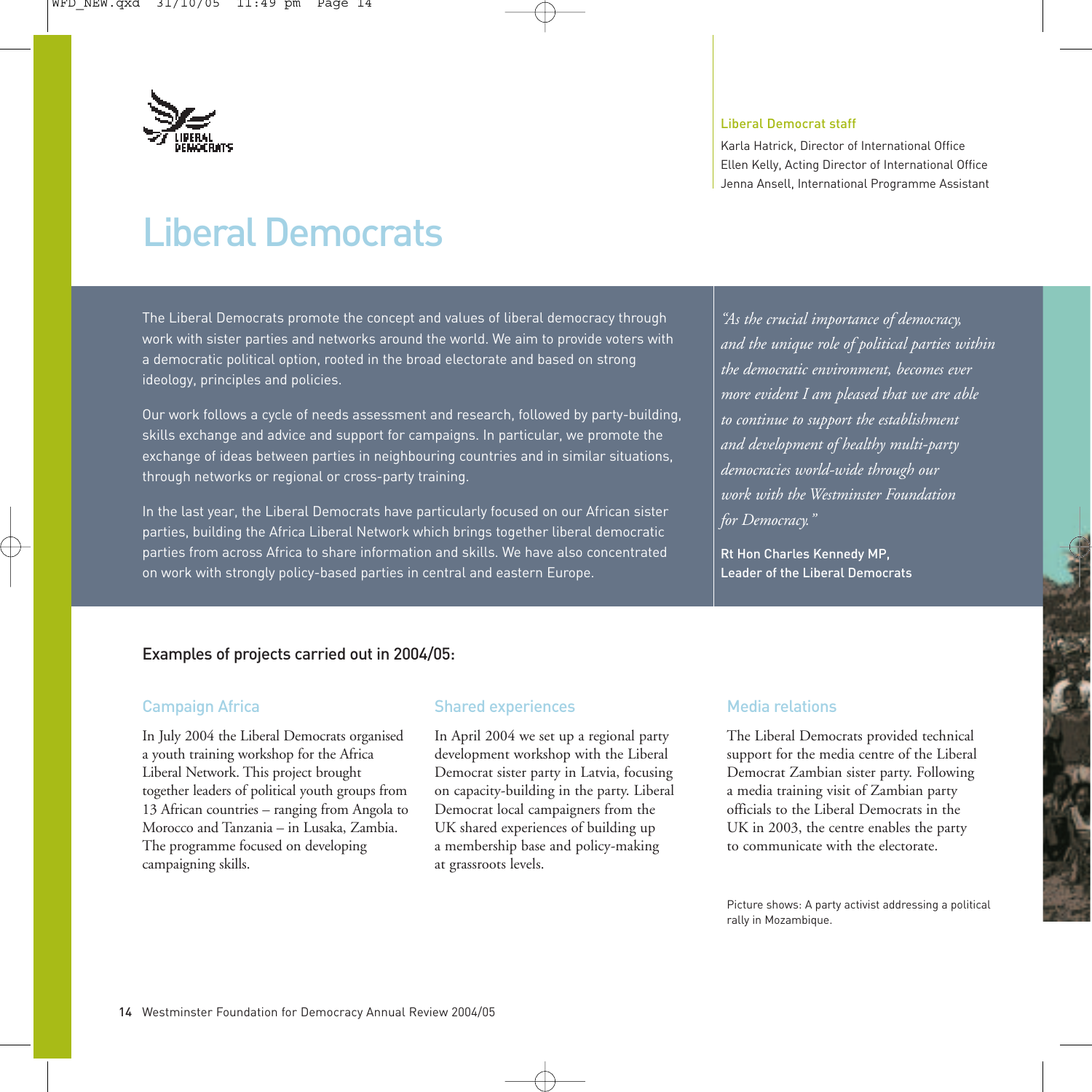





# Smaller Parties



#### Democratic Unionist Party

In 2004/05, the DUP continued its involvement in Kenya, working on local government projects. The DUP has established contact with Kenyan organisations and looks forward to continuing the relationships.

#### Plaid Cymru

Throughout 2004/05, Plaid Cymru worked with the Ukrainian People's Party Assembly, Sobor.

Plaid Cymru organised a workshop for young activists in October 2004, followed by a study visit to Cardiff in March 2005. Participants found it particularly useful to examine the process of devolution in the UK in advance of anticipated decentralisation reforms in Ukraine.

#### Scottish National Party

Building on experience in the Caucasus, the SNP conducted a series of seminars on civic nationalism in Georgia. The participants – political activists from different backgrounds – explored difficult issues around breaching ethnic divisions and developing a unified and non-exclusive concept of nationhood.

#### Social Democratic and Labour Party

The SDLP has used its substantial experience – particularly in empowering women in politics and conflict resolution – in its WFD work. One example was a workshop for women activists in Malta in November 2004. Organised in conjunction with the Labour Party and the International Union of Socialist Youth, the workshop looked at women as peace builders.

#### Ulster Unionist Party

Working with the Conservative Party, the UUP participated in local government training workshops in Serbia and Montenegro in 2004 and 2005. The training was conducted with the DSS and G17 parties' newly elected councillors.

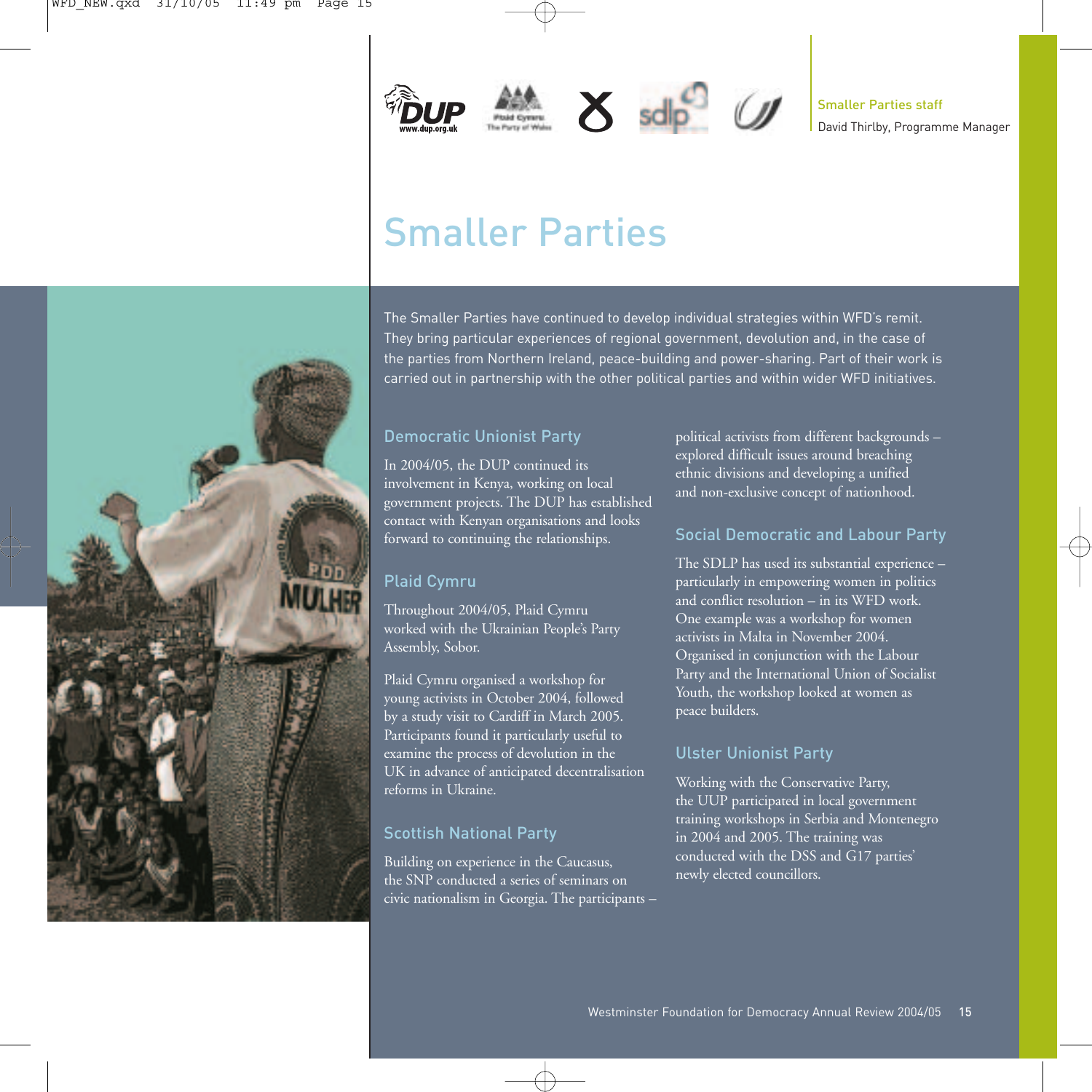### Project spending in 2004/05

Grants by region Europe £1,796,370

Africa £1,391,981

Other Regions £310,948

TOTAL £3,499,299

#### Grants to partners by size of grant

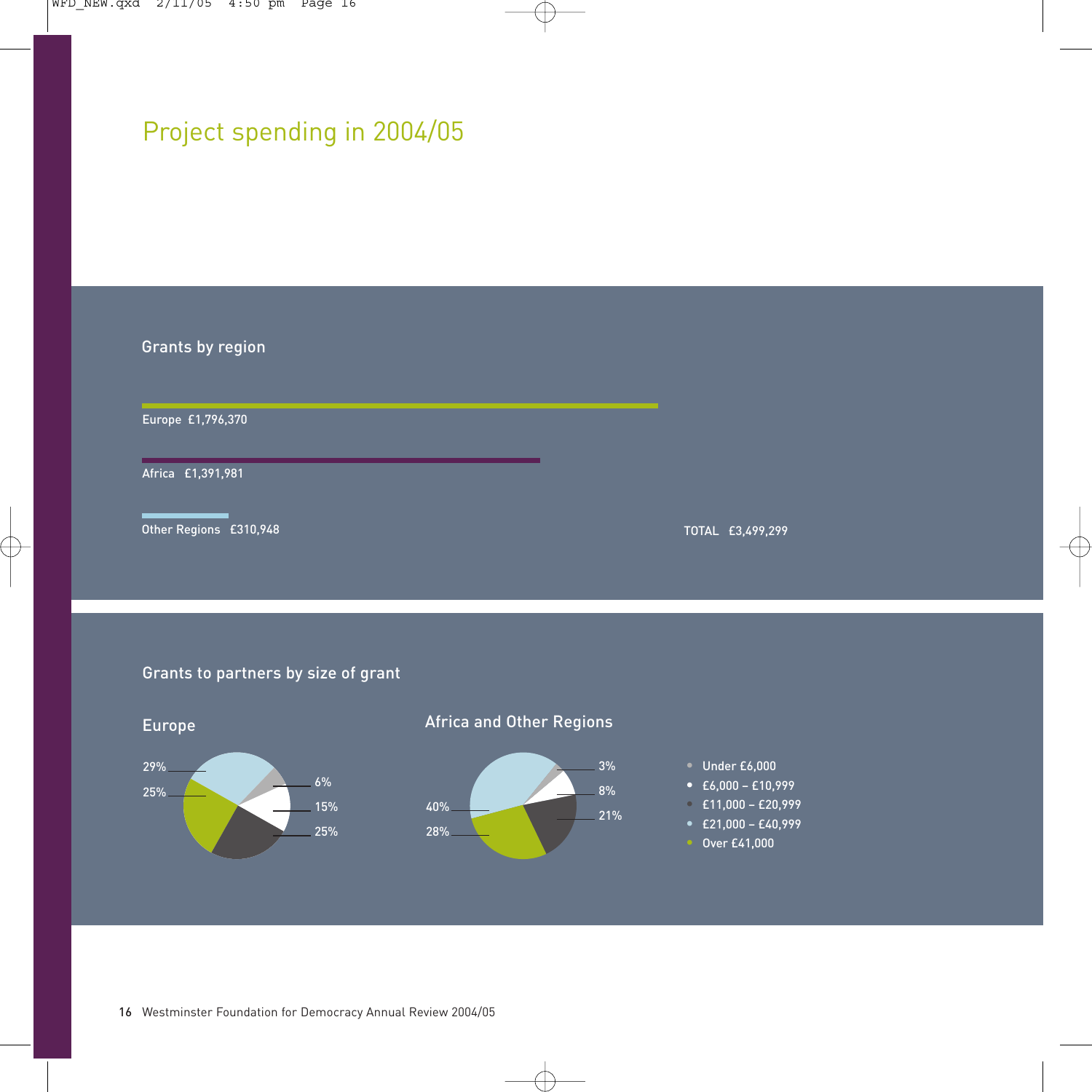#### The Westminster Foundation for Democracy Ltd summary financial statements

#### Foreword

The following summary financial statements are a précis of the information contained in the Westminster Foundation for Democracy Limited's accounts for the year ended 31 March 2005. They do not contain sufficient information to allow a full understanding of the results and state of affairs of the Foundation. For further information, the full annual financial statements and auditors' report on those statements should be consulted.

#### Summary income & expenditure account for the year ended 31 March 2005

|                                                             | Core<br>Funds<br>f | Corporate<br>Funds<br>£  | Extra-<br>budgetary<br>Funds<br>£ | Total<br>2005<br>£       | Total<br>2004<br>£ |
|-------------------------------------------------------------|--------------------|--------------------------|-----------------------------------|--------------------------|--------------------|
| Gross income                                                |                    |                          |                                   |                          |                    |
| HM Government grants                                        | 4,100,000          |                          |                                   | 4,100,000                | 4,276,746          |
| <b>Direct Expenditure</b>                                   |                    |                          |                                   |                          |                    |
| Projects                                                    | 3,424,040          |                          | 75,259                            | 3,499,299                | 3,326,569          |
|                                                             | 675,960            |                          | (75, 259)                         | 600,701                  | 950,177            |
| Other expenditure                                           |                    |                          |                                   |                          |                    |
| Staff costs                                                 | 543,069            | ٠                        | ÷,                                | 543,069                  | 547,776            |
| Depreciation - owned assets                                 | 11,359             |                          |                                   | 11,359                   | 16,738             |
| Loss on disposal of assets                                  |                    | $\overline{\phantom{a}}$ | ۰                                 | $\overline{\phantom{a}}$ | 467                |
| Other operating charges                                     | 284,023            |                          |                                   | 284,023                  | 378,930            |
| Other operating income - rent                               |                    | ä,                       | ٠                                 |                          | (24, 234)          |
|                                                             | 838,451            | ÷,                       | ٠                                 | 838,451                  | 919,677            |
| Operating surplus/ (deficit)                                | (162, 491)         |                          | (75, 259)                         | (237,750)                | 30,500             |
| Interest receivable                                         | 5,962              | 2,112                    | 2,891                             | 10,965                   | 7,940              |
| Surplus/(deficit) on ordinary<br>activities before taxation | (156, 529)         | 2,112                    | [72, 368]                         | [226, 785]               | 38,440             |
| Corporation tax                                             |                    |                          |                                   |                          | 28                 |
| Surplus/(deficit) for the year (156,529)                    |                    | 2,112                    | [72, 368]                         | [226, 785]               | 38,468             |
| <b>Balances brought forward</b><br>at 1 April 2004          | 32,794             | 159,344                  | 273,409                           | 465,547                  | 427,079            |
| Transfer between funds                                      | 199,268            |                          | [199, 268]                        |                          |                    |
| <b>Balances carried</b>                                     |                    |                          |                                   |                          |                    |
| forward at 31 March 2005                                    | 75,533             | 161,456                  | 1.773                             | 238,762                  | 465,547            |

#### Summary balance sheet as at 31 March 2005

|                                       |         | 2005    |         | 2004    |
|---------------------------------------|---------|---------|---------|---------|
|                                       | £       | £       | £       | £       |
| <b>Fixed assets</b>                   |         |         |         |         |
| Tangible assets                       |         | 6,504   |         | 17,863  |
| Current assets                        |         |         |         |         |
| Debtors                               | 35.205  |         | 21,063  |         |
| Cash at bank and in hand:             |         |         |         |         |
| Core                                  | 101,199 |         | 168,426 |         |
| Corporate                             | 161,970 |         | 62.948  |         |
| Extra-budgetary funds                 | 5,868   |         | 270,478 |         |
|                                       | 304,242 |         | 522,915 |         |
| Creditors: amounts falling            |         |         |         |         |
| due within one year                   | 71,984  |         | 75,231  |         |
| Net current assets                    |         | 232,258 |         | 447,684 |
| Total assets less current liabilities |         | 238,762 |         | 465,547 |
| Funds                                 |         |         |         |         |
| Core                                  |         | 75.533  |         | 32,822  |
| Corporate                             |         | 161,456 |         | 159,316 |
| Extra-budgetary                       |         | 1,773   |         | 273,409 |
|                                       |         | 238,762 |         | 465,547 |

It's easy to obtain our full financial statements and auditors' report:

- view or download them from our website at www.wfd.org
- write for a free copy to: The Company Secretary, WFD, 125 Pall Mall, London, SW1Y 5EA
- e-mail wfd**@**wfd.org

These summary financial statements have been prepared in accordance with section 251 of the Companies Act 1985 and the Companies (Summary Financial Statement) Regulations 1995 (SI 1995/2092) and were signed by Michael Gapes MP, Chairman of the Foundation, and by Georgina Ashworth, Governor of the Foundation.

#### Finance team staff

Bob Rainford, Director of Finance and Company Secretary Brian Merritt, IT Officer and Assistant to the Director of Finance Tamara Moluch, PA to the Chief Executive